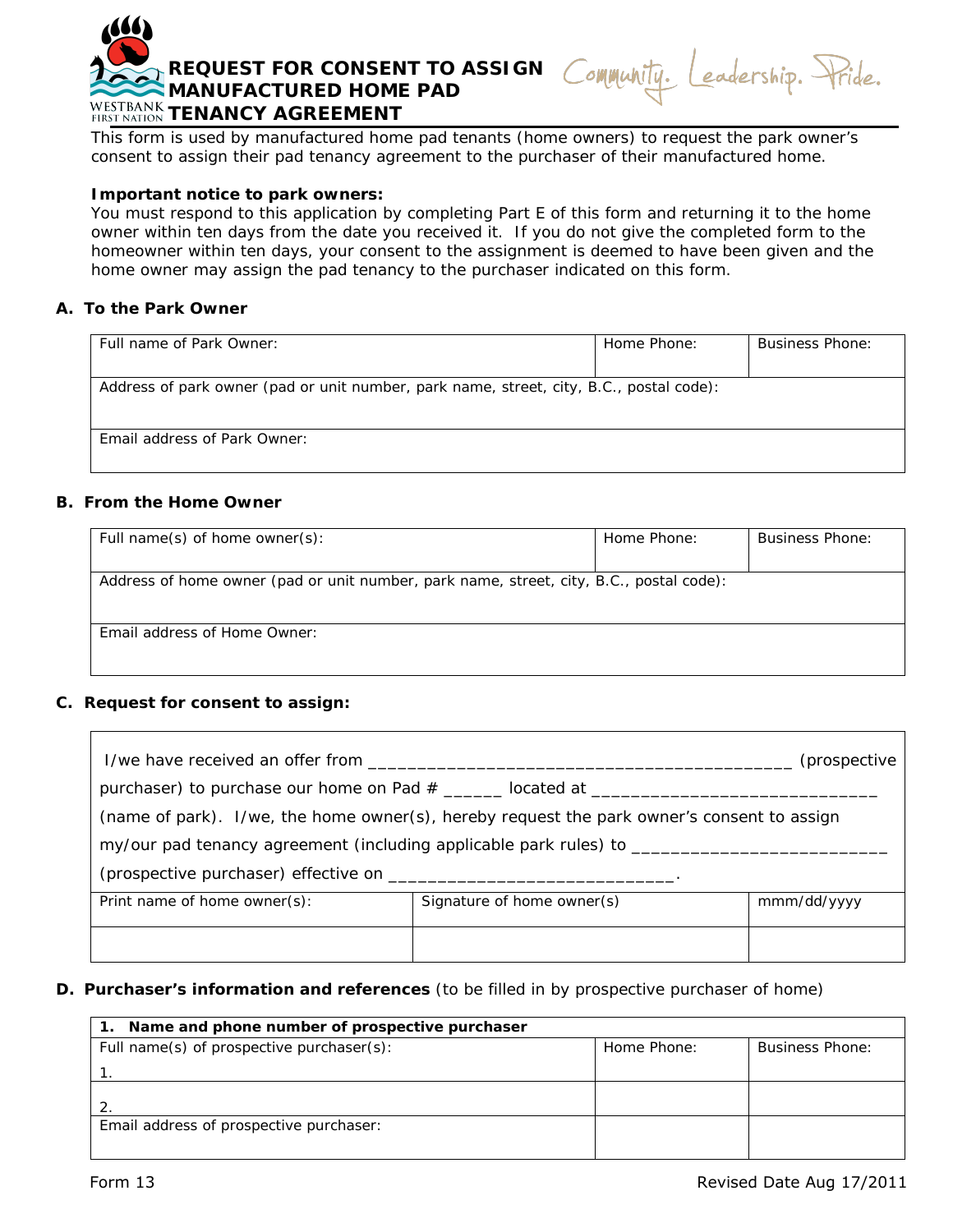| 2. Current address and rental information                                                                               |                   |                              |                                 |  |                                                  |
|-------------------------------------------------------------------------------------------------------------------------|-------------------|------------------------------|---------------------------------|--|--------------------------------------------------|
| Current address of purchaser(s) (pad or unit number, park name, street, city, B.C., postal code):                       |                   |                              |                                 |  |                                                  |
|                                                                                                                         |                   |                              |                                 |  |                                                  |
|                                                                                                                         |                   |                              |                                 |  |                                                  |
| Check the box that applies<br>to previous address?: $\boxed{\mathsf{Rent}}$ $\boxed{\mathsf{Own}}$<br>Rent pad/own home |                   | How long at current address? |                                 |  |                                                  |
|                                                                                                                         |                   |                              |                                 |  |                                                  |
| Name of current landlord (if applicable)                                                                                |                   |                              |                                 |  | Telephone # of current landlord (if applicable)  |
|                                                                                                                         |                   |                              |                                 |  |                                                  |
| <b>Previous address and rental information</b><br>3.                                                                    |                   |                              |                                 |  |                                                  |
| Previous address of prospective purchaser(s) (pad or unit number, park name, street, city, B.C., postal code:           |                   |                              |                                 |  |                                                  |
|                                                                                                                         |                   |                              |                                 |  |                                                  |
|                                                                                                                         |                   |                              |                                 |  |                                                  |
| Check the box that applies                                                                                              |                   |                              |                                 |  |                                                  |
| to previous address?: $\boxed{\phantom{a}}$ Rent $\boxed{\phantom{a}}$ Own $\boxed{\phantom{a}}$                        | Rent pad/own home |                              | How long at previous address? _ |  |                                                  |
| Name of previous landlord (if applicable)                                                                               |                   |                              |                                 |  | Telephone # of previous landlord (if applicable) |
|                                                                                                                         |                   |                              |                                 |  |                                                  |
| Personal References (provide two personal references)<br>4.                                                             |                   |                              |                                 |  |                                                  |
| Full name(s)                                                                                                            |                   | Telephone Number             |                                 |  | Relationship to reference                        |
| 1                                                                                                                       |                   |                              |                                 |  |                                                  |
|                                                                                                                         |                   |                              |                                 |  |                                                  |
| 2                                                                                                                       |                   |                              |                                 |  |                                                  |
|                                                                                                                         |                   |                              |                                 |  |                                                  |
| Proof of age of prospective purchaser, if park is an age 55 and over park<br>5.                                         |                   |                              |                                 |  |                                                  |
| If this is a park in which all units are reserved for households where at least one tenant is age 55 or                 |                   |                              |                                 |  |                                                  |
| older, you should attach proof that one of the purchasers meets this age requirement.                                   |                   |                              |                                 |  |                                                  |
| Check box if proof of age of one of the purchasers is 55 or older is attached:                                          |                   |                              |                                 |  |                                                  |
| 6. Prospective purchaser's consent for park owner or agent to obtain credit and personal                                |                   |                              |                                 |  |                                                  |
| references                                                                                                              |                   |                              |                                 |  |                                                  |
|                                                                                                                         |                   |                              |                                 |  |                                                  |
| I hereby consent to the park owner obtaining credit information reports from one or more credit                         |                   |                              |                                 |  |                                                  |
| reporting agencies and obtaining personal references from the parties listed above for the purpose of                   |                   |                              |                                 |  |                                                  |
| determining my eligibility as a tenant. I authorize the reporting agencies and references listed                        |                   |                              |                                 |  |                                                  |
| above to disclose information to the park owner and/or the park owner's agent.                                          |                   |                              |                                 |  |                                                  |
|                                                                                                                         |                   |                              |                                 |  |                                                  |
| Print name of prospective purchaser(s)                                                                                  |                   | Signature of prospective     |                                 |  | mmm/dd/yyyy                                      |
| Ι.                                                                                                                      |                   |                              |                                 |  |                                                  |
|                                                                                                                         |                   |                              |                                 |  |                                                  |
|                                                                                                                         |                   |                              |                                 |  |                                                  |
| 2.                                                                                                                      |                   |                              |                                 |  |                                                  |
| Prospective purchaser's agreement to comply with tenancy agreement and park rules<br>7.                                 |                   |                              |                                 |  |                                                  |
|                                                                                                                         |                   |                              |                                 |  |                                                  |
| I understand that if I am assigned the current tenancy agreement between ______________                                 |                   |                              |                                 |  |                                                  |
|                                                                                                                         |                   |                              |                                 |  |                                                  |
|                                                                                                                         |                   |                              |                                 |  |                                                  |
| me on the same terms and conditions as are currently in effect.                                                         |                   |                              |                                 |  |                                                  |
|                                                                                                                         |                   |                              |                                 |  |                                                  |
| I have received a copy of the tenancy agreement between ______________________(home owner)                              |                   |                              |                                 |  |                                                  |
|                                                                                                                         |                   |                              |                                 |  |                                                  |
| or have had that tenancy agreement and park rules communicated to me by the park owner and                              |                   |                              |                                 |  |                                                  |
| agree to accept and comply with them.                                                                                   |                   |                              |                                 |  |                                                  |
|                                                                                                                         |                   |                              |                                 |  |                                                  |
| Print name of purchaser(s)                                                                                              |                   | Signature of Purchaser(s)    |                                 |  | mmm/dd/yyyy                                      |
|                                                                                                                         |                   |                              |                                 |  |                                                  |
| 1.                                                                                                                      |                   |                              |                                 |  |                                                  |
|                                                                                                                         |                   |                              |                                 |  |                                                  |
| 2.                                                                                                                      |                   |                              |                                 |  |                                                  |
|                                                                                                                         |                   |                              |                                 |  |                                                  |